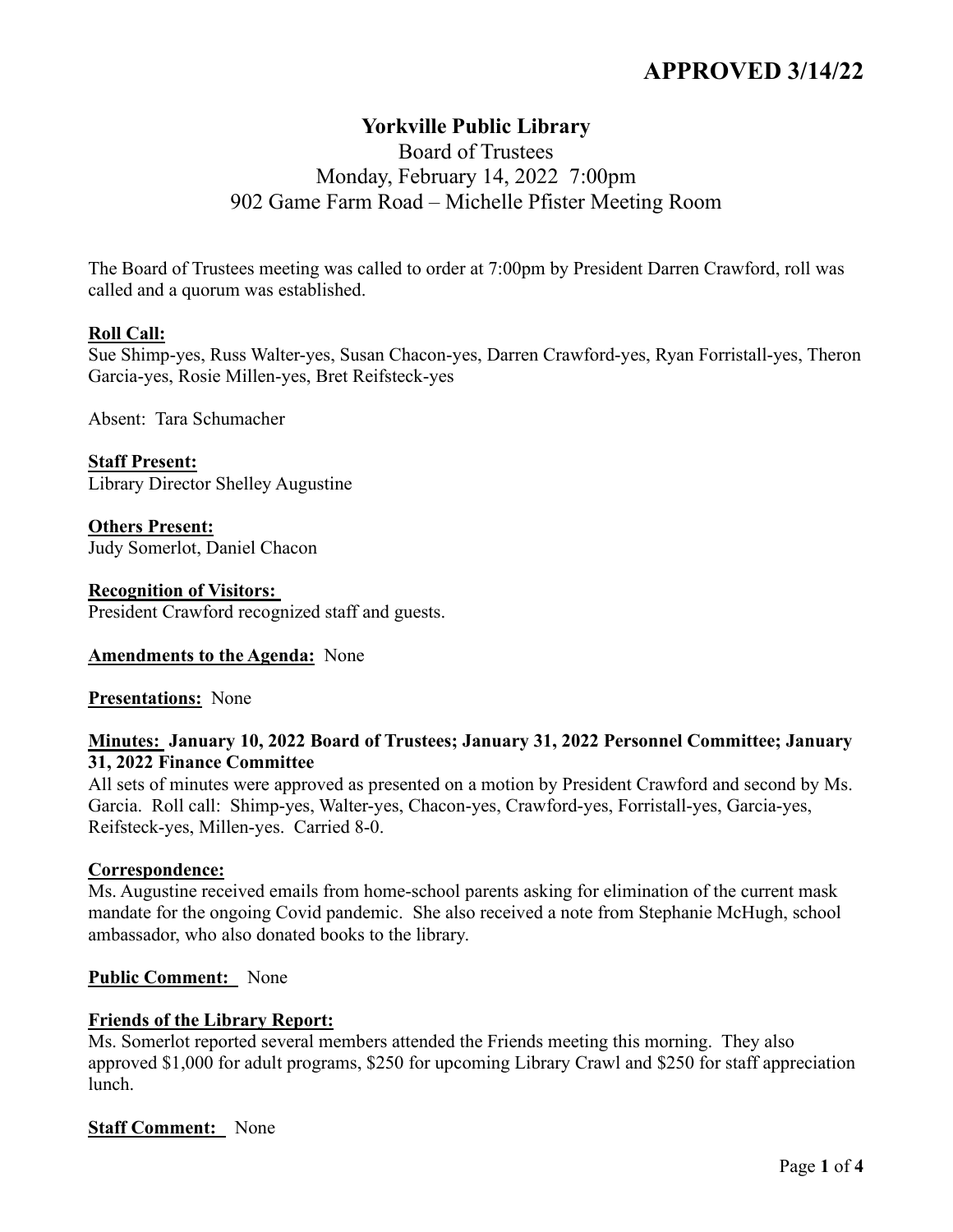### **Report of the Treasurer:**

### **Financial Statement**

Treasurer Chacon highlighted some of the invoices from the month. She said the budget is at 75% of the year and utilities have reached 115% of the budget. Computer equipment and software is over budget, however, much of the cost will be reimbursed by a recent grant.

### **Payment of Bills**

President Crawford moved and Ms. Chacon seconded the motion to pay the following expenses:

- \$29,464.56 Accounts Payable
- \$37,865.72 Payroll
- **\$67,330.28 Total**

Roll call: Walter-yes, Chacon-yes, Crawford-yes, Forristall-yes, Garcia-yes, Millen-yes, Reifsteck-yes, Shimp-yes. Carried 8-0.

### **Report of the Library Director:**

Director Augustine reported the following:

- <sup>1.</sup> Clarence Goodman spoke via Zoom for MLK program and he is booked for next year as well.
- <sup>2.</sup> Winter reading program is "Read to Feed", goal is to read 50,000 minutes and the Friends will donate \$100 to the Food Pantry.
- <sup>3.</sup> Celebrating National Engineer's Week with programs for kids, STEM programs for spring break.
- 4. Created flier for Library Crawl visits and raffle baskets are being made by each library. Video to be created of all participating libraries, also a social media page to be made. Mini-golf being held first day of National Library Week.
- <sup>5.</sup> R.J. O'Neil repaired exhaust fan during preventive maintenance visit. Outside lights have not turned off since January  $25<sup>th</sup>$ , maintenance man is investigating.
- <sup>6.</sup> Maintenance man Ted has plowed and shoveled snow and also places barricade each day.
- <sup>7.</sup> Hired part-time staff member who splits time between adult services and circulation.
- <sup>8.</sup> Police Department reached out to staff for anyone needing boosters for virus, 98% of staff now vaccinated/boosted.
- <sup>9.</sup> Had conversation with patron who had inappropriate wording on his mask. Director spoke with Police and Attorney and now has updated Patron Use and Behavior Policy regarding acceptable language on clothing.
- <sup>10.</sup> Waiting for Governor's announcement on February  $28<sup>th</sup>$  of possible lifting of mask mandate.
- <sup>11.</sup> Director noted that minute-taker wages were raised to an \$85 flat fee per meeting.
- <sup>12.</sup> Upcoming programs for all ages are highlighted in flier.

### **City Council Liaison:** None

### **Standing Committees:**

### **Finance Committee**

Ms. Chacon said the committee met and discussed several topics to be addressed under New Business. **Personnel**

Ms. Garcia said this committee met to conduct the Director's Performance Evaluation.

### **Unfinished Business:** None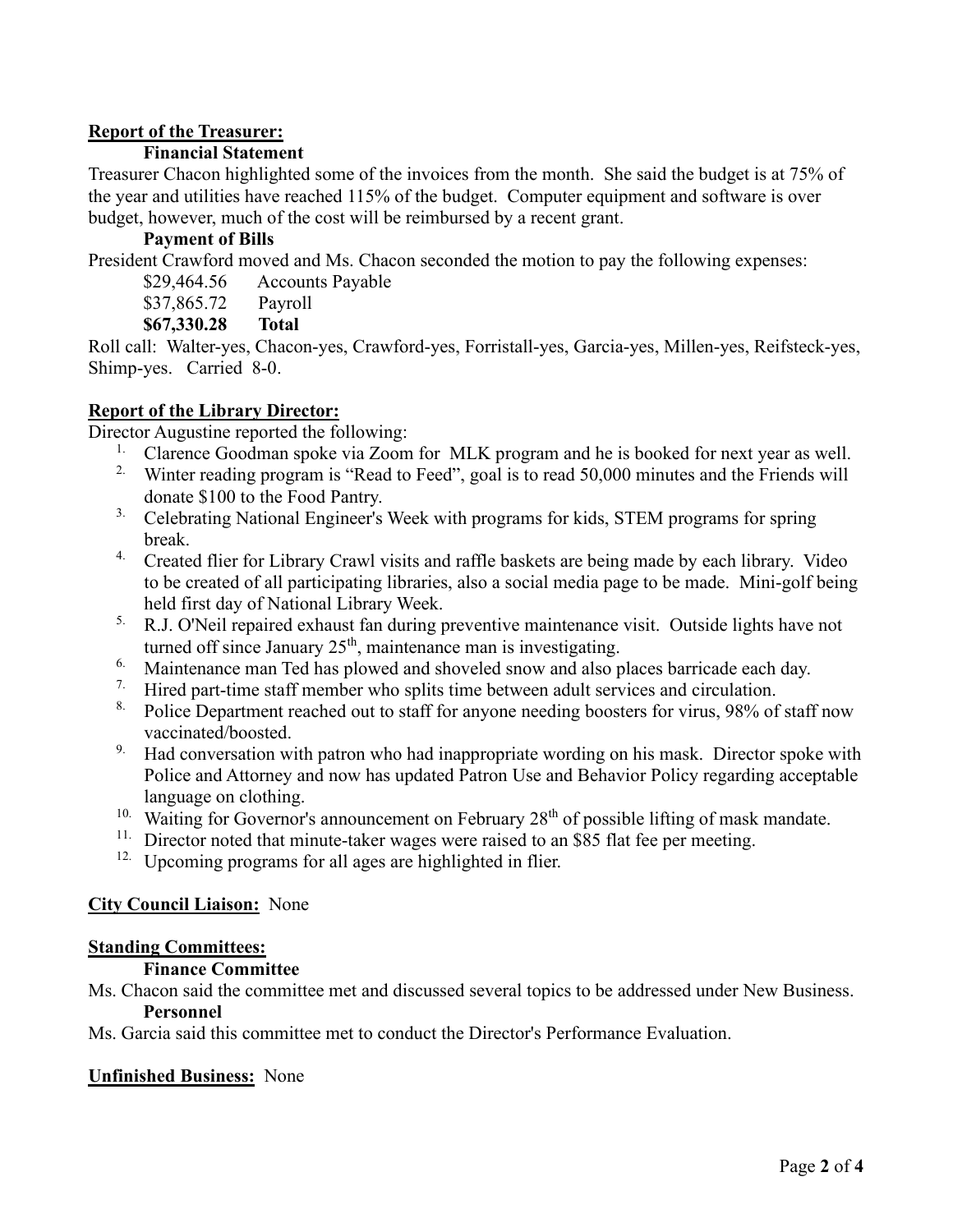### **New Business:**

### **Approve Revised Patron Use and Behavior Policy**

Ms. Augustine presented a draft of this revised policy. A motion was made by Mr. Crawford to approve the policy with a few minor changes made by the Board and the motion was seconded by Mr. Walter. Roll call: Chacon-yes, Crawford-yes, Forristall-yes, Garcia-yes, Millen-yes, Reifsteck-yes, Shimp-yes, Walter-yes. Carried 8-0.

### **Approve ADA Compliance Policy**

Part of the per capita grant and checklist requires that the library has an ADA policy. The library did not have one, so the attorney has drafted a policy. It was moved and seconded by Mr. Walter and Ms. Garcia, respectively, to approve the policy as presented. Roll call: Crawford-yes, Forristall-yes, Garcia-yes, Millen-yes, Reifsteck-yes, Shimp-yes, Walter-yes, Chacon-yes. Carried 8-0.

### **Discussion on Becoming a Fine Free Library**

Director Augustine is proposing to become a fine-free library. Under this proposal, no late return fees would be charged, but fees would be charged for damaged or lost books. She believes it is a goodwill gesture and will help the underserved patrons in the community. It would also remove uncomfortable conversations that staff must have with patrons who may not have the financial means to pay. She said the fines are a small amount of the budget and that \$4,769 has been collected this budget year. She provided a list of fine-free libraries saying that most of the surrounding libraries participate in this. She proposes to begin this at the start of the new FY.

In discussion of the proposal, Ms. Garcia noted that the library may be needed for school homework and an entire family account might be blocked for non-return of materials. Mr. Crawford said he feels fines teach responsibility. The average cost of replacing a lost book is \$17, but the patron would be charged \$25. If the materials are borrowed from other libraries, fees must also be collected for late books and holds placed for lost books. After this discussion, Mr. Walter moved and Ms. Shimp seconded a motion to approve the proposal for becoming a fine-free library. Roll call: Forristall-yes, Garcia-yes, Millen-yes, Reifsteck-no, Shimp-yes, Walter-yes, Chacon-yes, Crawford-no. Carried 6 yes and 2 no.

### **Reviewing Proposed FY 23 Budget and COLA Discussion**

Treasurer Chacon said the Board needed to discuss the 5 part time staff who have not received a raise in a few years. They began with a discussion of the entire budget. Due to a misunderstanding, some staff should have received a raise this year, but did not. This raise must also be considered for the FY '23 budget. Ms. Augustine showed a spreadsheet detailing several options to rectify this situation and she explained each.

Option #4 was recommended as the best solution and it would allow a 3% raise for all with the exception of 5 staff who would be raised to \$15/hour on May 1. Ms. Augustine said those 5 have worked more than 5 years.

Mr. Walter moved to approve Option #4 which would pay  $p/t$  staff a 3% increase at the beginning of the FY and 5 identified people would be bumped to \$15 at the beginning of the FY. Ms. Garcia seconded the motion. Board members had some questions on the options and how to fund the increases. The question was raised if the increases should be tied to a yearly performance review. In summary, it was noted that some of the increases are a result of the new minimum wage laws.

Roll call on motion: Garcia-yes, Millen-yes, Reifsteck-yes, Shimp-yes, Walter-yes, Chacon-yes, Crawford-yes, Forristall-yes. Carried 8-0.